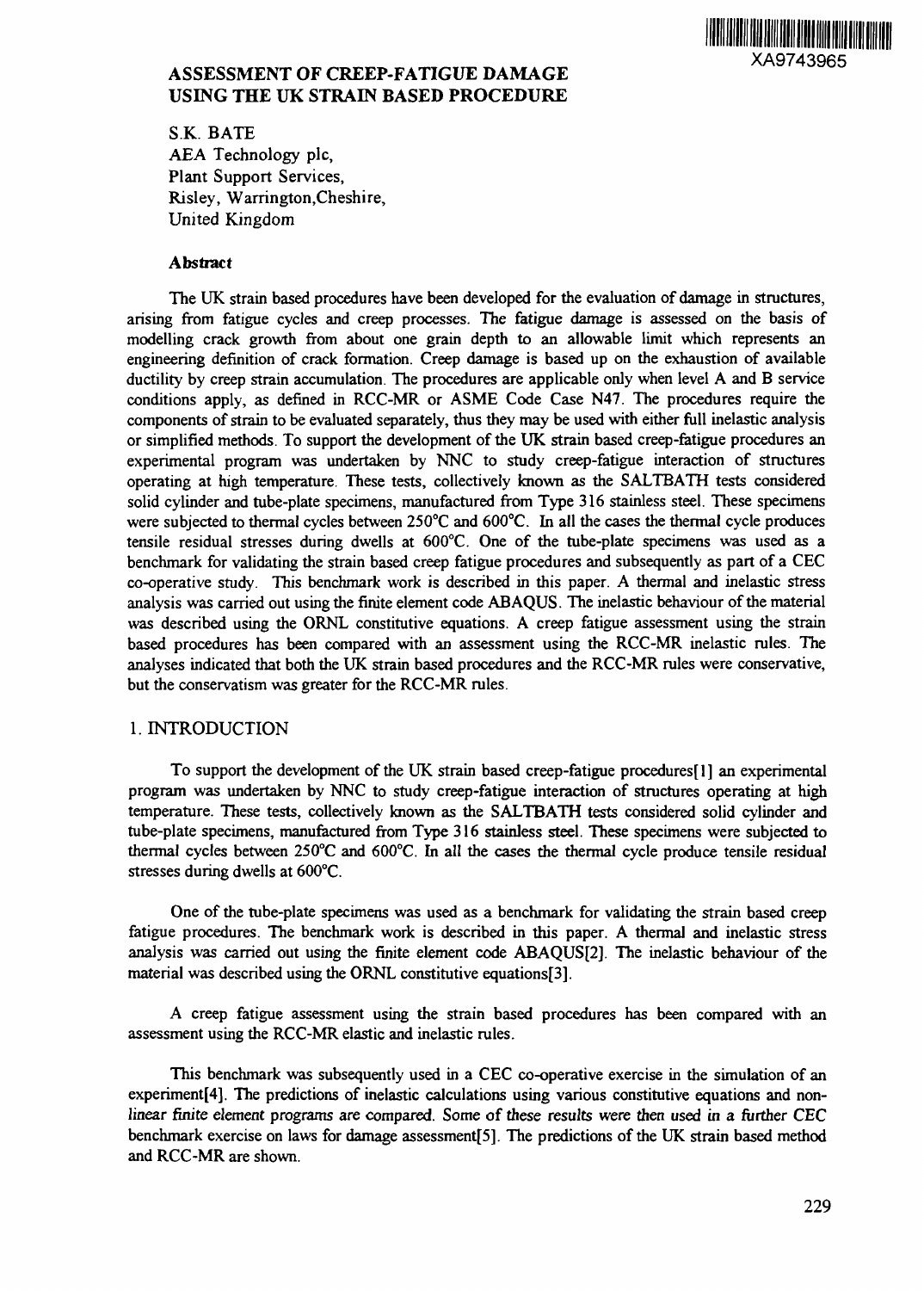#### 2. DESCRIPTION OF BENCHMARK

The specimen used for the benchmark was identified as a 'Type 2 Saltbath specimen' and is shown in Figure 1. The right-hand side (as shown in the figure), in particular the region around the 5mm radius, is intended to represent a typical geometrical feature of a tube-tubeplate junction. The lefthand side is a removable plug, allowing periodic inspection of the interior surface, and is not intended to be of structural significance.



Note

The design of this testpiece is such that discontinuity stresses at each end of the chamber have decayed to low levels at the mid length of the chamber.

*FIG. J. Geometry of Tube-Plate Test Piece (Type 2) [7]*

For the benchmark problem, the applied thermal cycle was a thermal downshock from 600°C to 250°C for 30 seconds, followed by heating at 600°C for one hour to attain a uniform temperature before a hold time of fifteen hours at 600°C. The thermal shocks were applied by immersing the specimens in heat treatment salt and then slowly re-heating in air to attain a uniform temperature at the dwell period.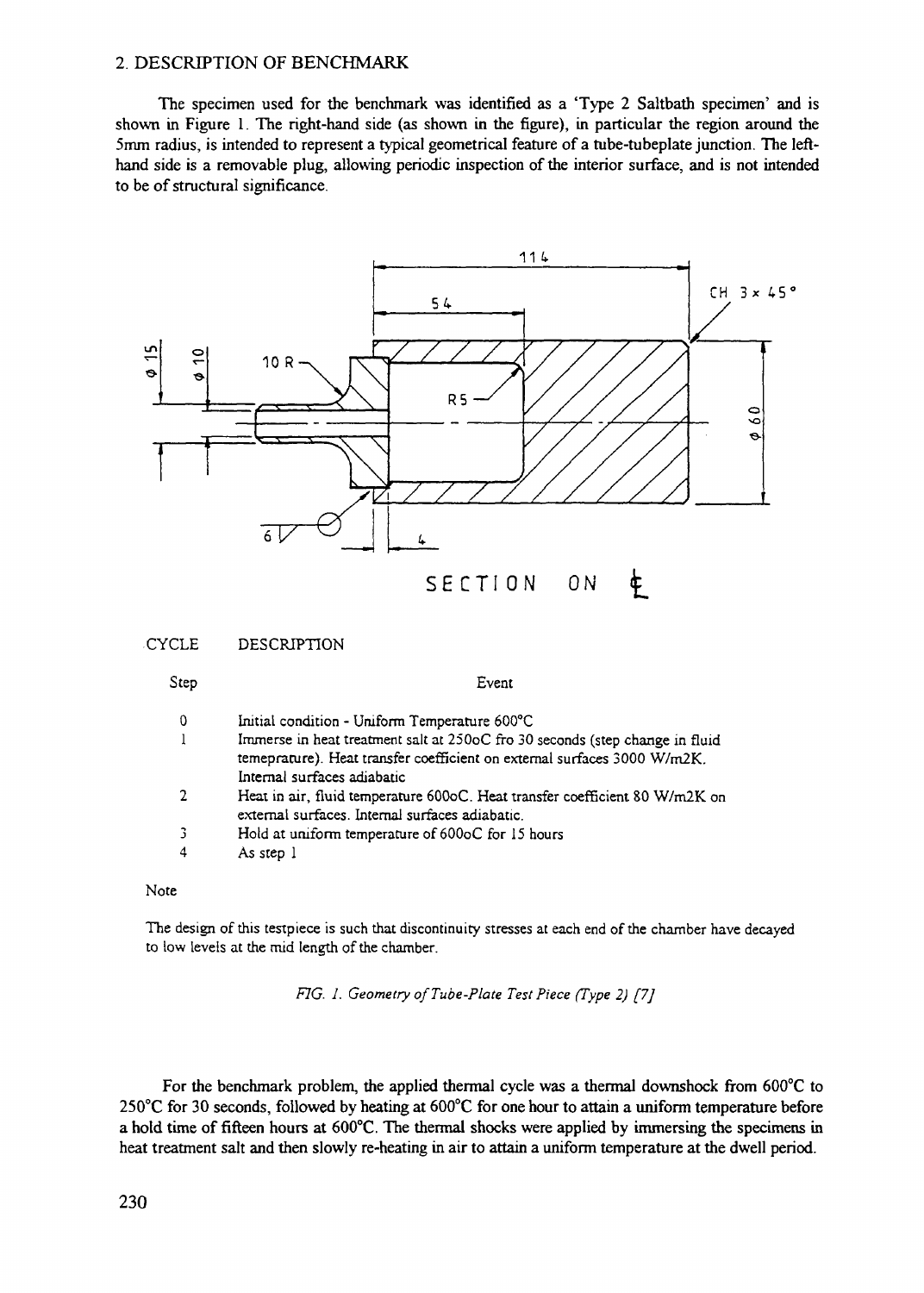## 3. FINITE ELEMENT ANALYSES

The specimen has been modelled using eight noded axisymmetric elements with symmetry conditions applied, see Figure 2. The finite element program ABAQUS was used for the analyses. The desired mesh refinement was obtained after making several elastic analyses and validating the results with those obtained in a previous analysis[6].



*FIG. 2. Finite Element Model and Boundary Conditions Applied*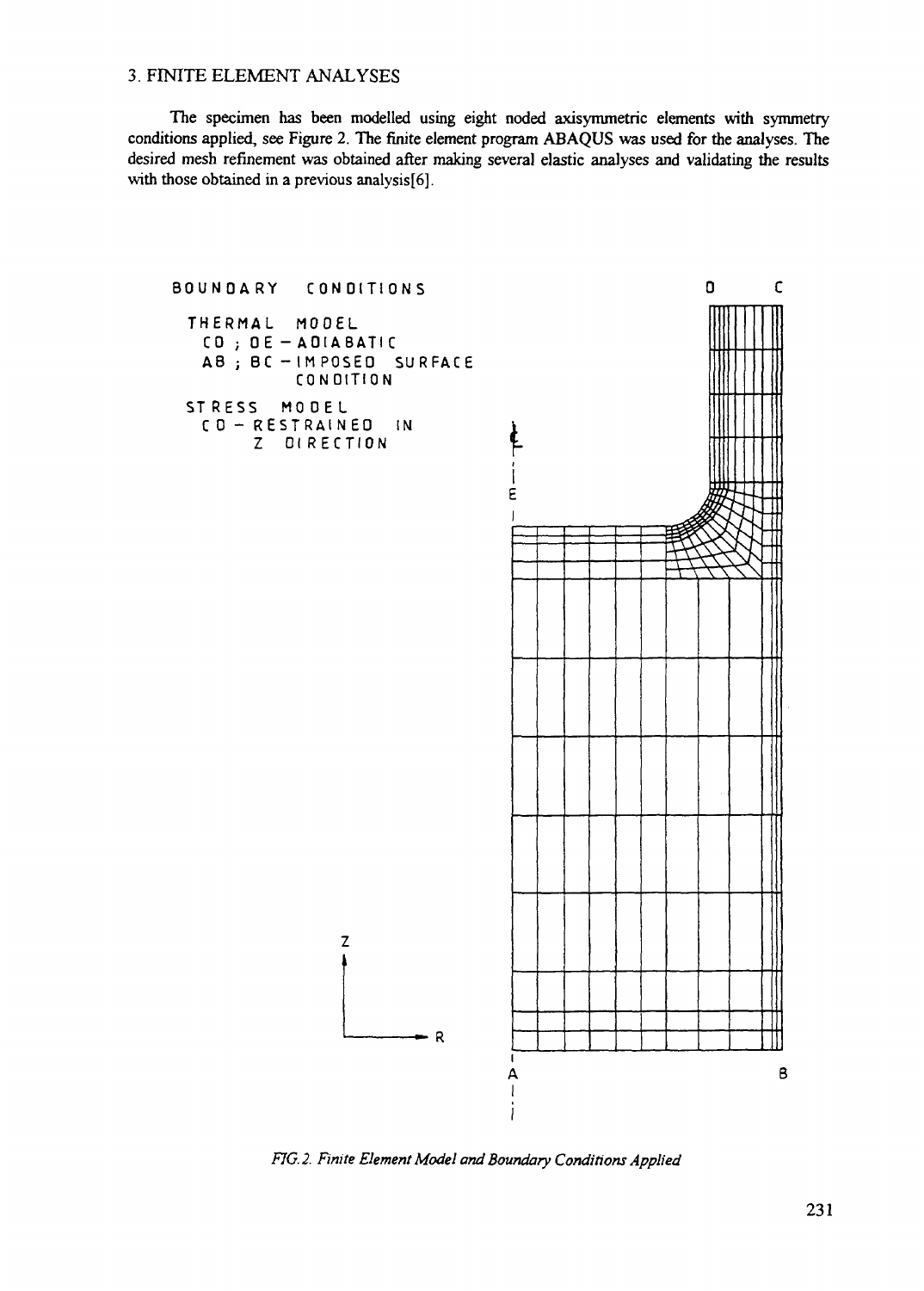The finite element analysis consisted of:

(a) A thermal analysis (using ABAQUS DCAX8 elements): For the thermal cycle described previously a thermal analysis was completed and the results written to file to be used for the subsequent stress analyses.

(b) Inelastic Stress Analyses (using ABAQUS CAX8R reduced integration elements): Two cases were considered to examine the sensitivity of the ORNL constitutive equations with different plasticity parameters. Note, the parameters normally recommended for use with the ORNL constitutive equations are based upon 10th cycle data.

CASE 1 - This was based upon the 100th cycle curve[7]. An elastic-plastic slope was drawn based upon the slope of the curve and the yield stress was derived from the intersection of the elastic plastic slope with the elastic slope. The plastic slope required in ABAQUS was derived from these values.

The analysis used the alpha reset option and all the parameters were temperature independent. The initial and cyclic properties were assumed identical.

CASE 2 - This was also based upon the 100th cycle curve but an elastic-plastic slope based on the 10th cycle curve was used. The yield stress was derived by the intersection of the elastic and elastic plastic slope. The same conditions as case 1 were then assumed.

### 4. RESULTS OF THE ANALYSES

The rapid thermal loading of the outside surface can be seen in Figure 3. This leads to yielding of the whole area of this surface within a second of the downshock. There is also a small amount of yielding at the fillet. The faster cooling of the tube relative to the plate section leads to bending at the fillet section, see Figure 4.



*FIG. 3. Plot of Temperature against Time*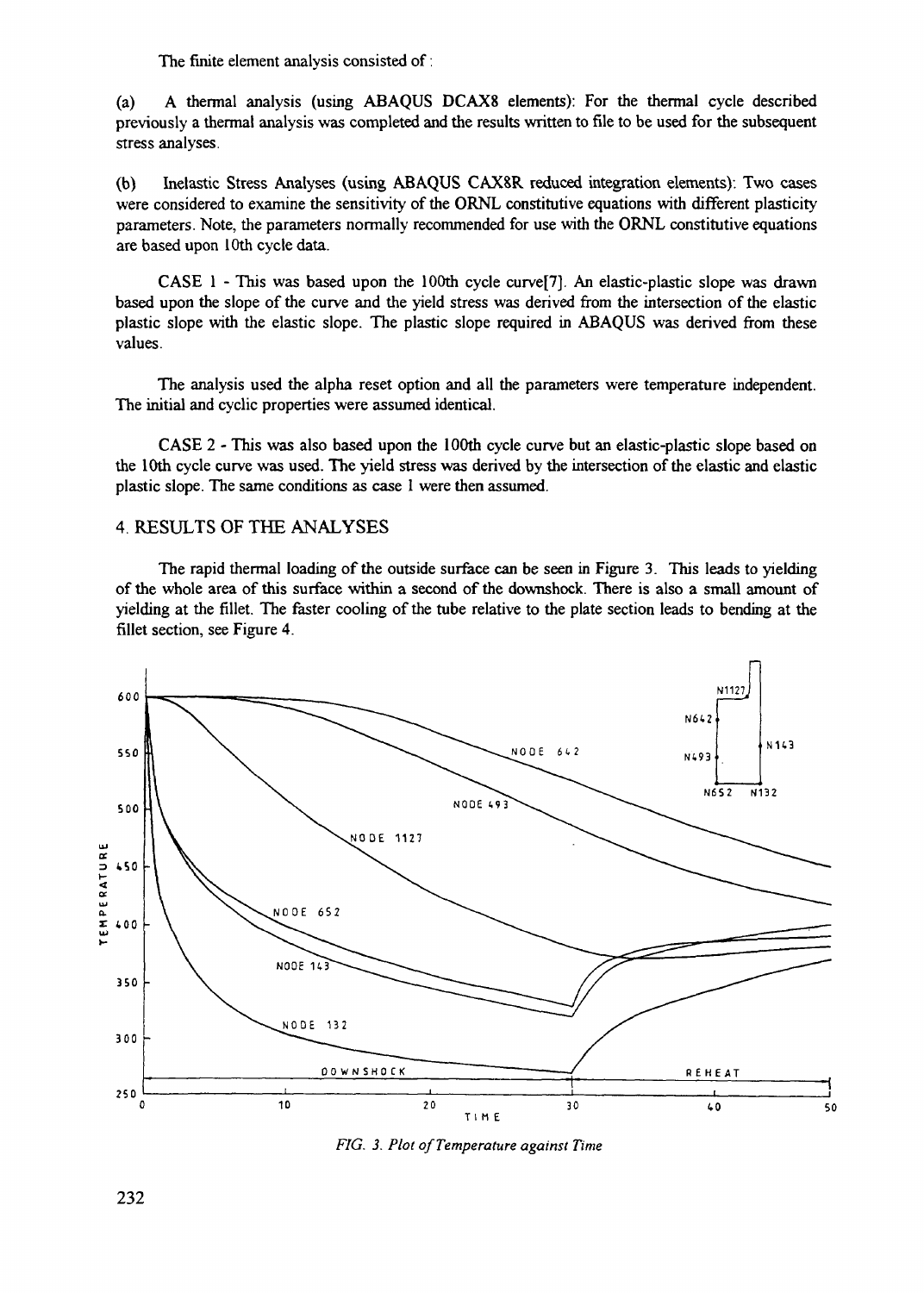

*FIG. 4. Displacement Plot*

Figure 5 shows the results obtained after five stress/strain cycles have been applied for CASE 2. The principal stress histories at the peak stress position are shown for the two cases in Figures 6 and 7. Figure 8 shows a hysteresis plot of the equivalent (Mises) stress and strain.

The results indicate that in the first second of the transient significant 'skin' stresses occur in the specimen. Shortly after this time, the plastic strain at the fillet accumulates as the secondary stresses start to dominate. This effect can be seen in the principal stress histories at the fillet. These figures show that the principal stress tangential to the fillet dominates throughout the cycle except at unloading. Both CASES indicate that through-wall yielding occurs at the fillet and all the outside surface. They show a peak stress at the fillet 15 seconds into the transient. The magnitude and distribution of inelastic strain within the specimen is dependent on the material parameters used in the ORNL constitutive equations.

The results of this analysis were compared in a CEC benchmark exercise between six participants, each using different combinations of constitutive equations and non-linear finite element programs. These combinations are shown in Table I with the predictions of strain range at a point where it is maximised.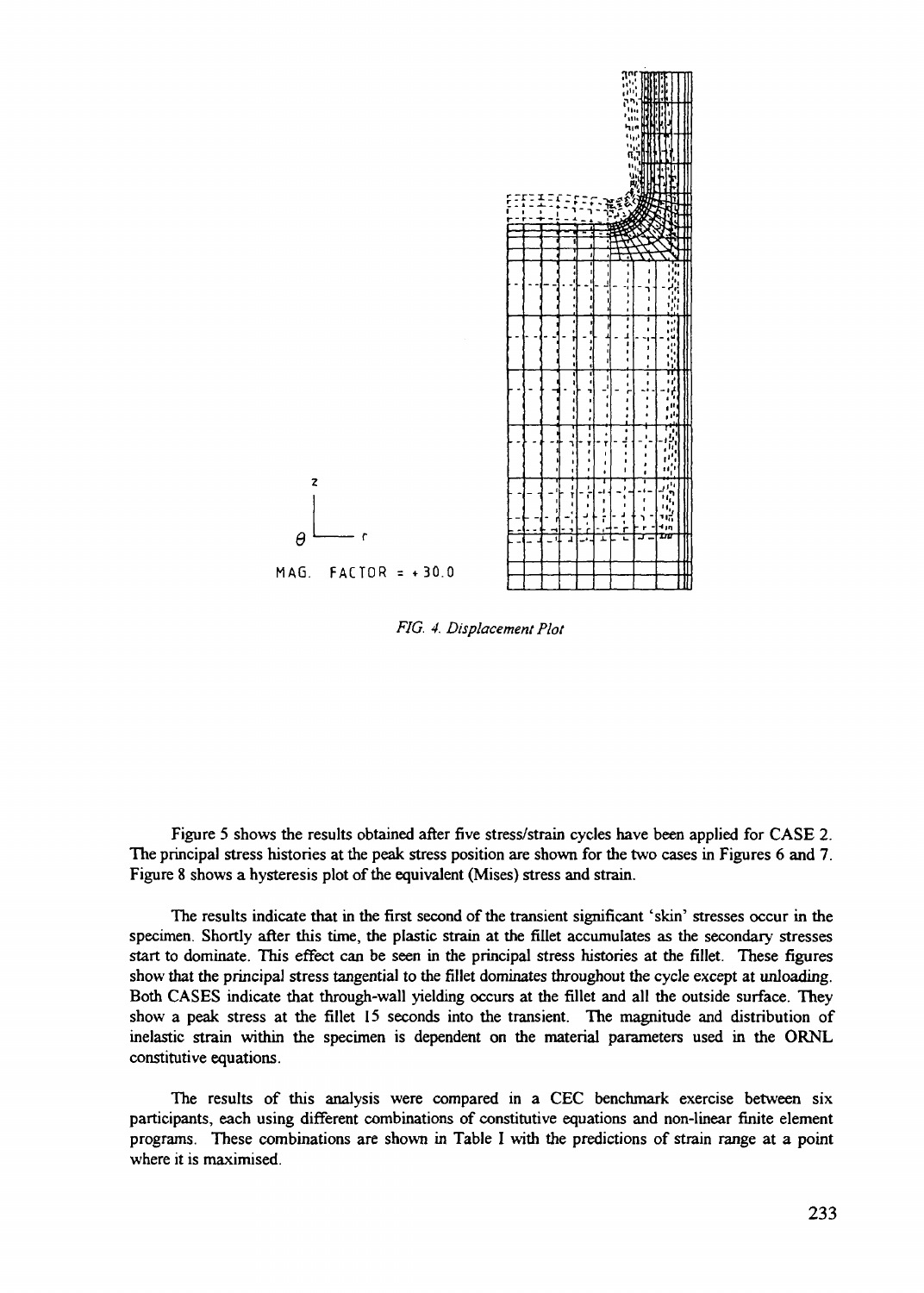

FIG. 5a. Von Mises Stress Distribution / Peak Stress at Fillet During Sixth Operational Cycle, CASE 2

 $\mathcal{C}$ 



FIG. 5b. Plastic Strain Magnitude / Peak at Fillet During Sixth Operational Cycle, CASE 2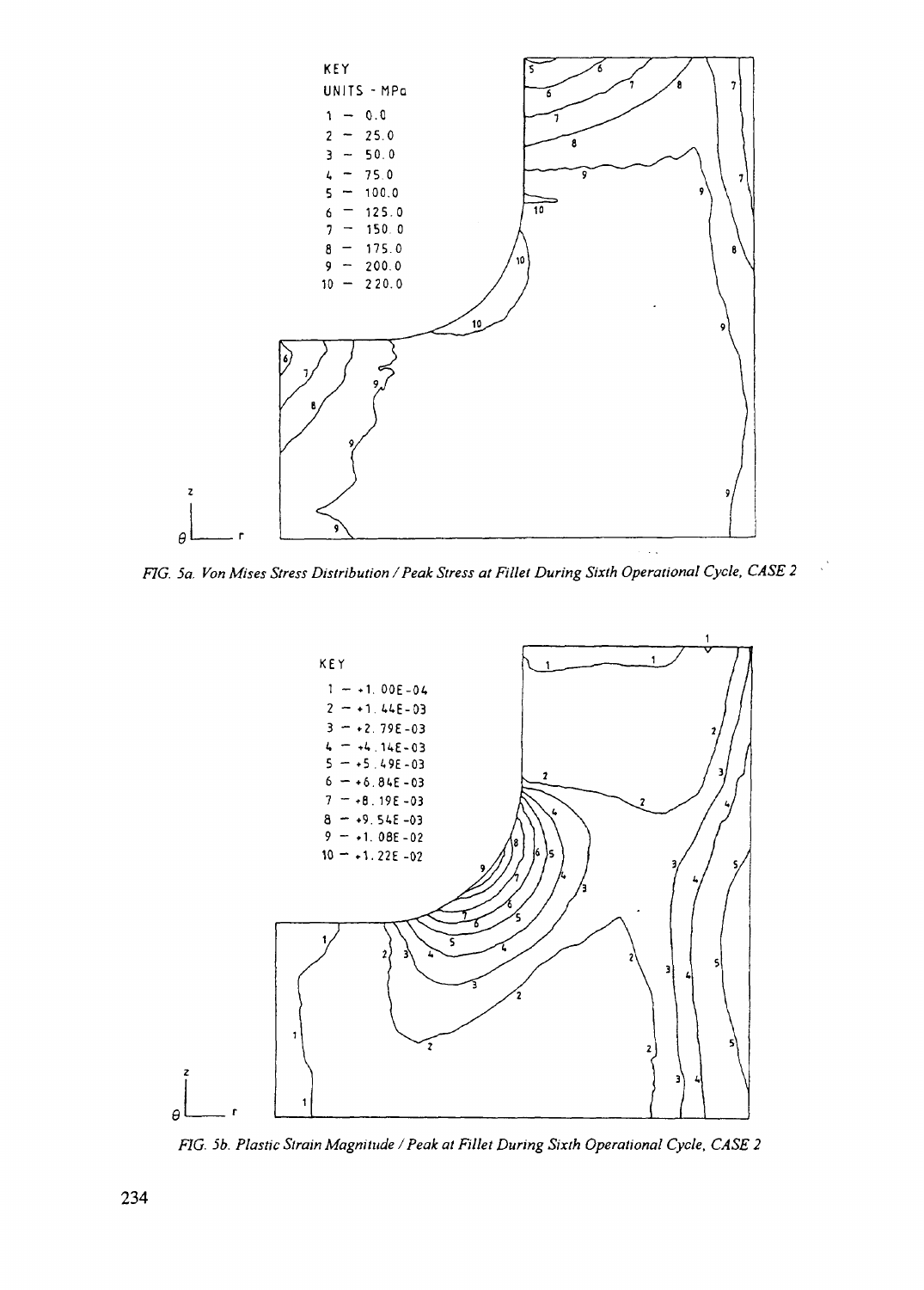

*FIG. 5c. Von Mises Stress Distribution /At End of Reheat During Sixth Operational Cycle, CASE 2*



*FIG. 5d. Creep Strain Magnitude After Five Cycles (Total Hold Time = 75 hours), CASE 2*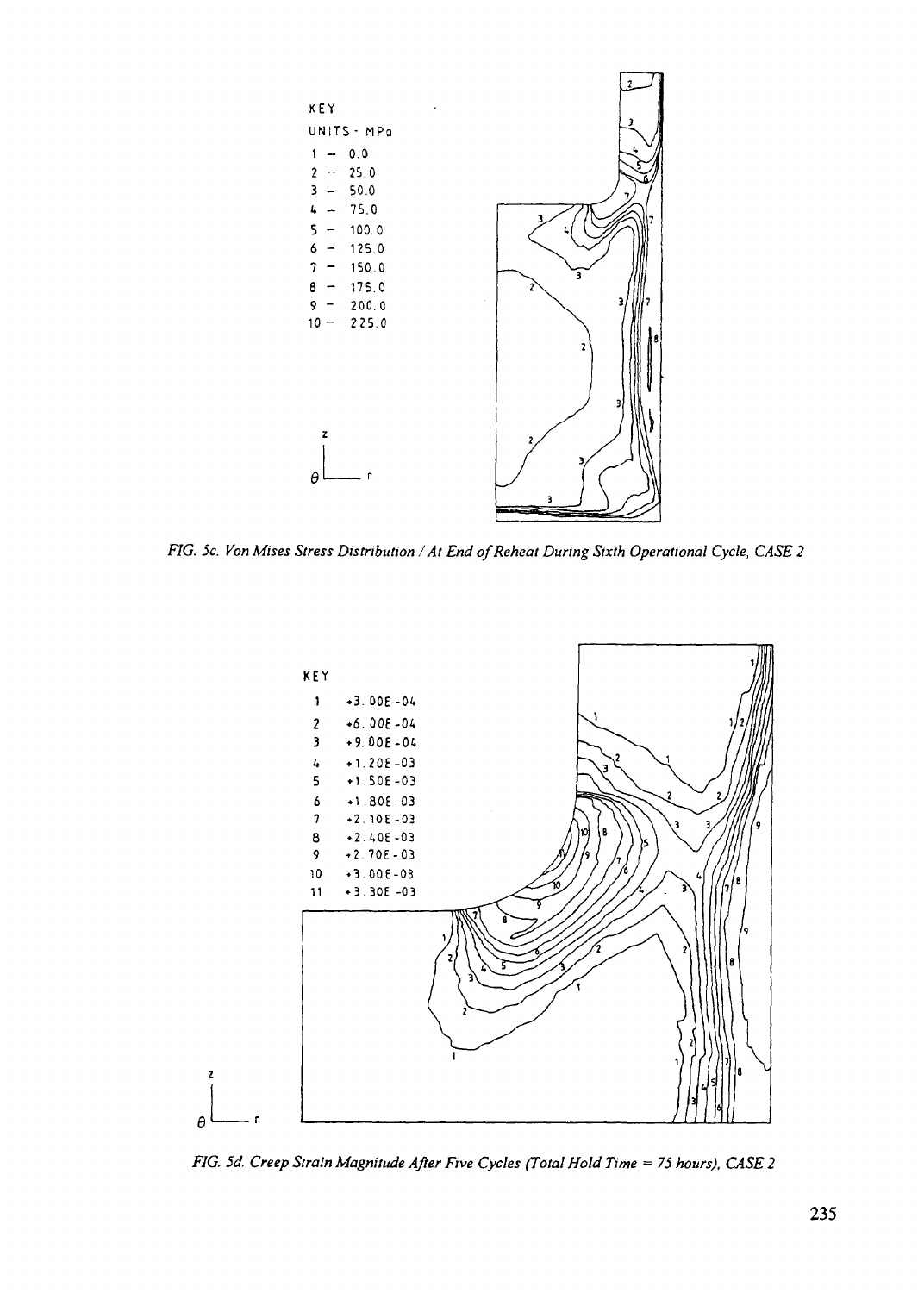

FIG. 6. Principal Stress History Over Downshock and Reheat (Using Hundreth Cycle Data Hundreth Cycle Plastic Slope)



FIG. 7. Principal Stress History Over Downshock and Reheat (Using Hundreth Cycle Data Tenth Cycle Plastic Slope)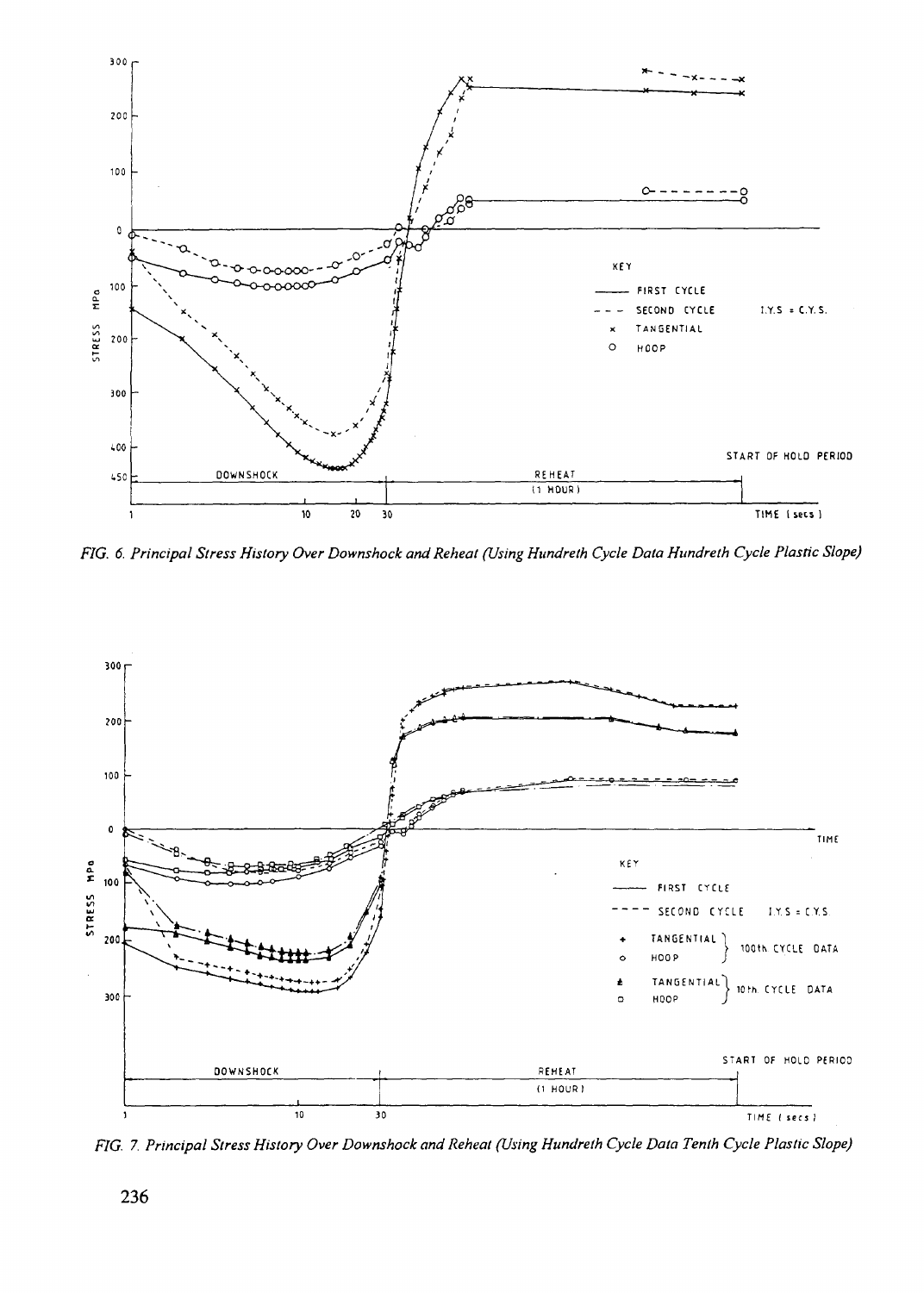

*FIG. 8. Stress-Strain Hysteresis Loop (Using Hundreth Cycle Curve)*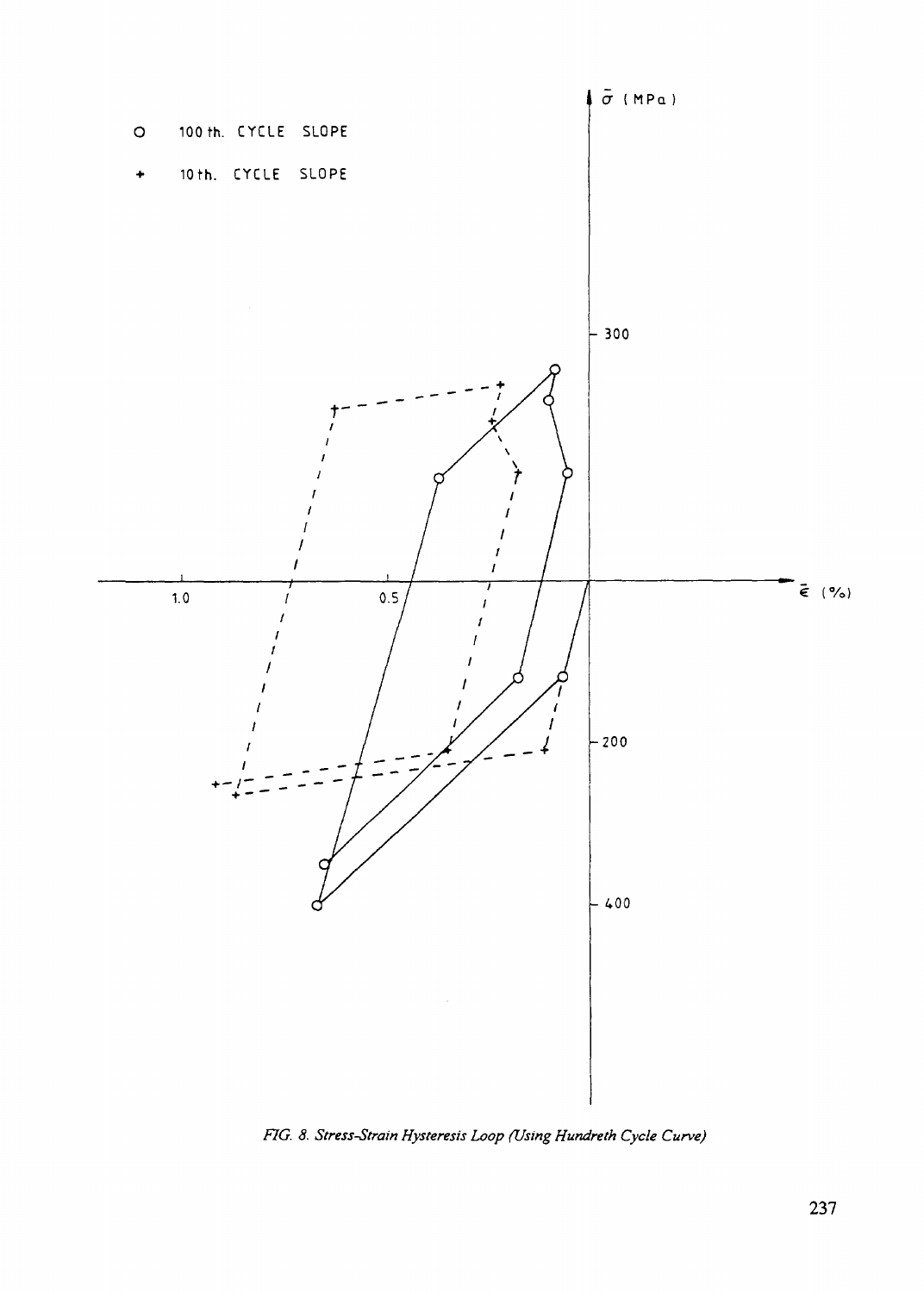#### TABLE I. STRAIN RANGES IN % AT MAXIMUM POINT [4]

| <b>MATERIAL</b><br><b>MODEL</b> |                   | <b>CYCLE</b> |                |       |                         |        |       |  |
|---------------------------------|-------------------|--------------|----------------|-------|-------------------------|--------|-------|--|
|                                 |                   |              | $\overline{2}$ | 3     | $\overline{\mathbf{4}}$ | 5      | 6     |  |
| <b>ORNL</b>                     | CASE <sub>1</sub> | 0.612        |                |       |                         | 0.6014 |       |  |
|                                 | CASE <sub>2</sub> | 0.748        |                |       |                         | 0.7157 |       |  |
| <b>Fast Reactor</b>             |                   | 0.724        | 0.623          | 0.607 | 0.599                   | 0.594  | 0.590 |  |
| State Variable                  |                   |              |                |       |                         |        |       |  |
| <b>Bilinear</b>                 |                   | 0.63         | 0.63           | 0.63  | 0.63                    | 0.63   |       |  |
| Kinematic                       |                   |              |                |       |                         |        |       |  |
| Interatom                       |                   | 0.943        | 0.963          | 0.916 | 0.918                   | 0.922  |       |  |
| Chaboche                        |                   | 0.87         | 0.79           | 0.87  | 0.74                    | 0.72   | 0.78  |  |
| Chaboche                        |                   | 0.688        | 0.649          | 0.627 |                         |        |       |  |
|                                 |                   |              |                |       |                         |        |       |  |

Four solutions agreed fairly closely with a steady state maximum strain range of about 0.6%. Two further solutions had values of about 0.72% and one solution 0.9%. Examination of the results suggested that the reason for the differences lay in the basic test data used to form material parameters.

Further comparison was made of the equivalent stress at four positions of the stress strain cycle: maxima during the downshock and reheat, and values at the start and end of the hold period. These results are shown in Table II.

## TABLE II. VON MISES EQUIVALENT STRESSES (MPa): MAXIMA DURING DOWNSHOCK AND REHEAT, VALUES AT START AND END OF HOLD PERIOD [4]

| FE CODE       | <b>MATERIAL</b><br><b>MODEL</b> | <b>STAGE</b>  | <b>CYCLE</b> |       |       |       |  |
|---------------|---------------------------------|---------------|--------------|-------|-------|-------|--|
|               |                                 |               | I            | 3     | 5/6   | 12    |  |
| <b>ABAQUS</b> | ORNL                            | Downshock     |              |       | 250   |       |  |
|               | CASE <sub>2</sub>               | Reheat        |              |       | 240   |       |  |
|               |                                 | Start of Hold |              |       | 197.3 |       |  |
|               |                                 | End of Hold   |              |       | 160.6 |       |  |
| <b>ABAQUS</b> | <b>Fast Reactor</b>             |               | 178.2        | 234.8 | 250.1 | 263.7 |  |
|               | State Variable                  |               | 220.1        | 220.0 | 221.4 | 223.8 |  |
|               |                                 |               | 220.1        | 220.0 | 221.4 | 223.8 |  |
|               |                                 |               | 130.3        | 148.6 | 159.9 | 172.3 |  |
| <b>ANSYS</b>  | <b>Bilinear</b>                 |               | 314.0        | 331.0 | 346.0 |       |  |
|               | Kinematic                       |               | 137.0        | 123.0 | 108.0 |       |  |
|               |                                 |               | 84.9         | 72.8  | 61.1  |       |  |
|               |                                 |               | 76.9         | 65.4  | 54.4  |       |  |
| <b>ABAQUS</b> | Interatom                       |               | 166.4        | 178.6 | 176.6 |       |  |
|               |                                 |               | 161.0        | 181.7 | 193.3 |       |  |
|               |                                 |               | 148.0        | 170.3 | 184.3 |       |  |
|               |                                 |               | 138.2        | 160.2 | 174.0 |       |  |
| <b>SYSTUS</b> | Chaboche                        |               |              |       | 207.6 |       |  |
|               |                                 |               |              |       | 210.2 |       |  |
|               |                                 |               |              |       | 113.6 |       |  |
| <b>INCA</b>   | Chaboche                        |               | 195.3        | 244.1 |       |       |  |
|               |                                 |               | 180.1        | 239.1 |       |       |  |
|               |                                 |               |              |       |       |       |  |
|               |                                 |               | 132.3        | 177.8 |       |       |  |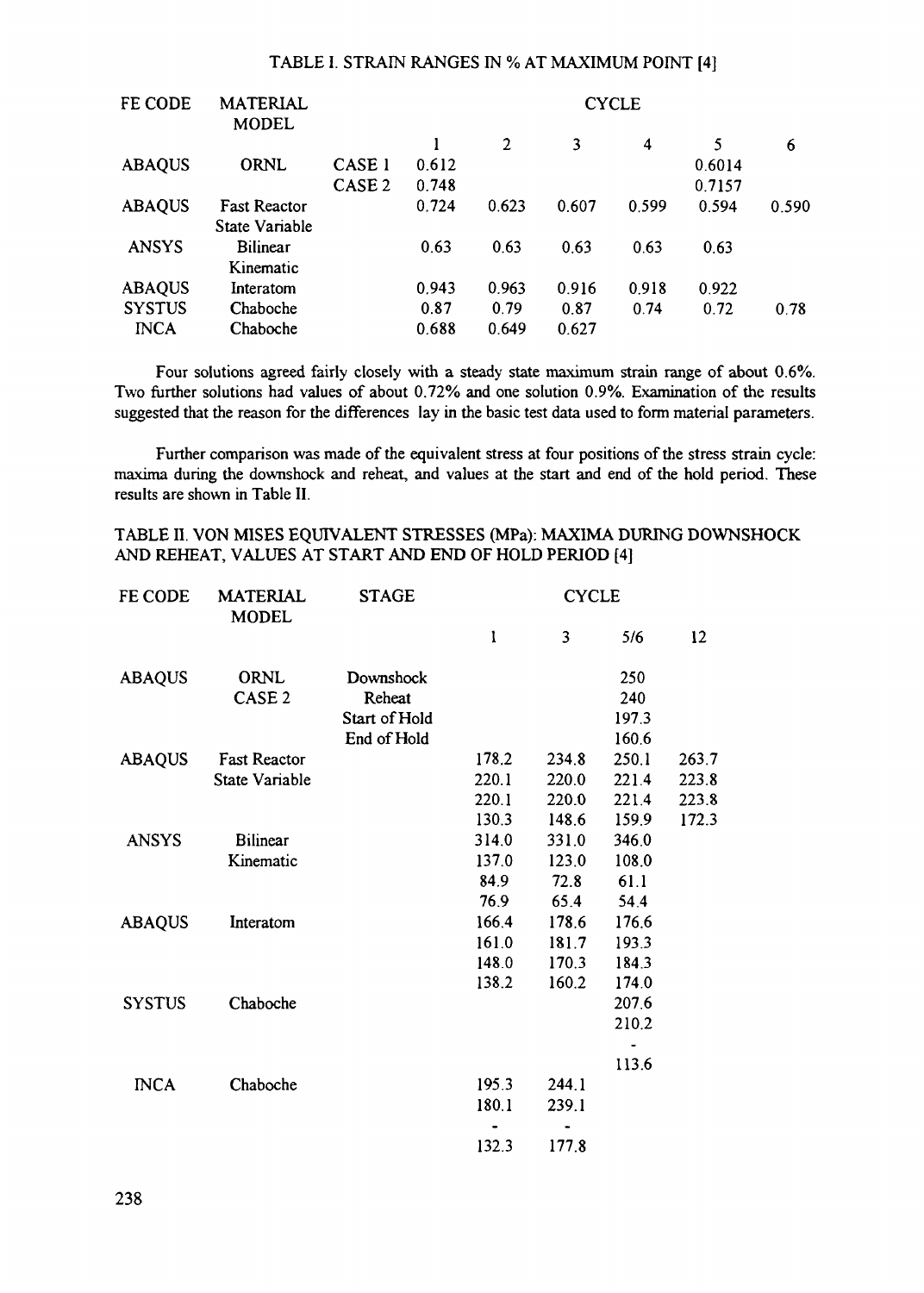The results in Table II show, apart from the analysis using the bilinear kinematic model, a spread of up to 25% over all the stages. The most important aspect concerns the hold period when most of the time dependent (creep) damage is to be expected. The exact damage comparison would be dependent upon the specific damage rule used. This is related to in the next section where damage laws are compared.

Similar differences are also evident for the amount of relaxation. It is thought likely that the substantial differences are due to discrepancies in the underlying material data related to the creep tests.

### 5. CREEP FATIGUE DAMAGE ASSESSMENT

Using the UK strain based rules and RCC-MR[8] creep-fatigue rules an estimate of the design life has been based upon the results obtained after five cycles had been applied. Due to the effects of stress relaxation and creep a stable cycle had not been obtainable but the difference between each stress strain cycle was not causing a considerable difference in the life predicted by each cycle.

The estimates of design life are shown in Table III.

#### TABLE III. COMPARISON OF DESIGN LIFE PREDICTIONS

| CASE | UK Strain Based Method |                   |                 |                     | <b>RCC-MR</b>   |                   |                 |                     |
|------|------------------------|-------------------|-----------------|---------------------|-----------------|-------------------|-----------------|---------------------|
|      | Strain<br>Range        | Fatigue<br>Damage | Creep<br>Damage | Allowable<br>Design | Strain<br>Range | Fatigue<br>Damage | Creep<br>Damage | Allowable<br>Design |
|      | (%)                    | $/C$ vcle         | /Cycle          | Cycles              | (%)             | $/C$ vcle         | /Cycle          | Cycles              |
|      | 0.7189                 | 0.00128           | 0.00814         | 78                  | 0.6014          | 0.0027            | 0.1098          | 9                   |
| 2    | 0.8347                 | 0.00214           | 0.00573         | 46                  | 0.7157          | 0.004             | 0.0451          | 18                  |

Notes: 1. UK procedures use Rankine strain range to evaluate fatigue damage

2. RCC-MR procedures use Von Mises strain to evaluate fatigue damage.

For CASE 1, a prediction of 78 cycles was obtained using the UK procedure whereas CASE 2 predicted a life of 46 cycles. This difference is due to the strain range (hence fatigue damage) predicted by each case. The difference in the amount of creep damage has no effect in the UK method but RCC-MR predicts a reduction in life due to the increased creep damage.

Further comparison can be drawn from the CEC benchmark exercise[5] where results from several of the inelastic analyses completed in Section 4 were used to evaluate creep fatigue damage using the UK strain based method and the RCC-MR rules. The predicted design life is shown in Table IV.

No cracks had been observed in the experimental specimens after 280 cycles. The results therefore indicate that both procedures, with the exception of the Chaboche and UK strain based method, provide a conservative estimate of the design life, with the UK strain based method providing a less conservative estimate.

The results show that the predicted failure can differ greatly depending on the constitutive model used. The main difference in this case being caused by the predicted stresses and strains during the steady state (creep) period. The creep damage assessment which is based on the viscoplastic strain for the strain based method was generally less severe than the stress based method of RCC-MR. The creep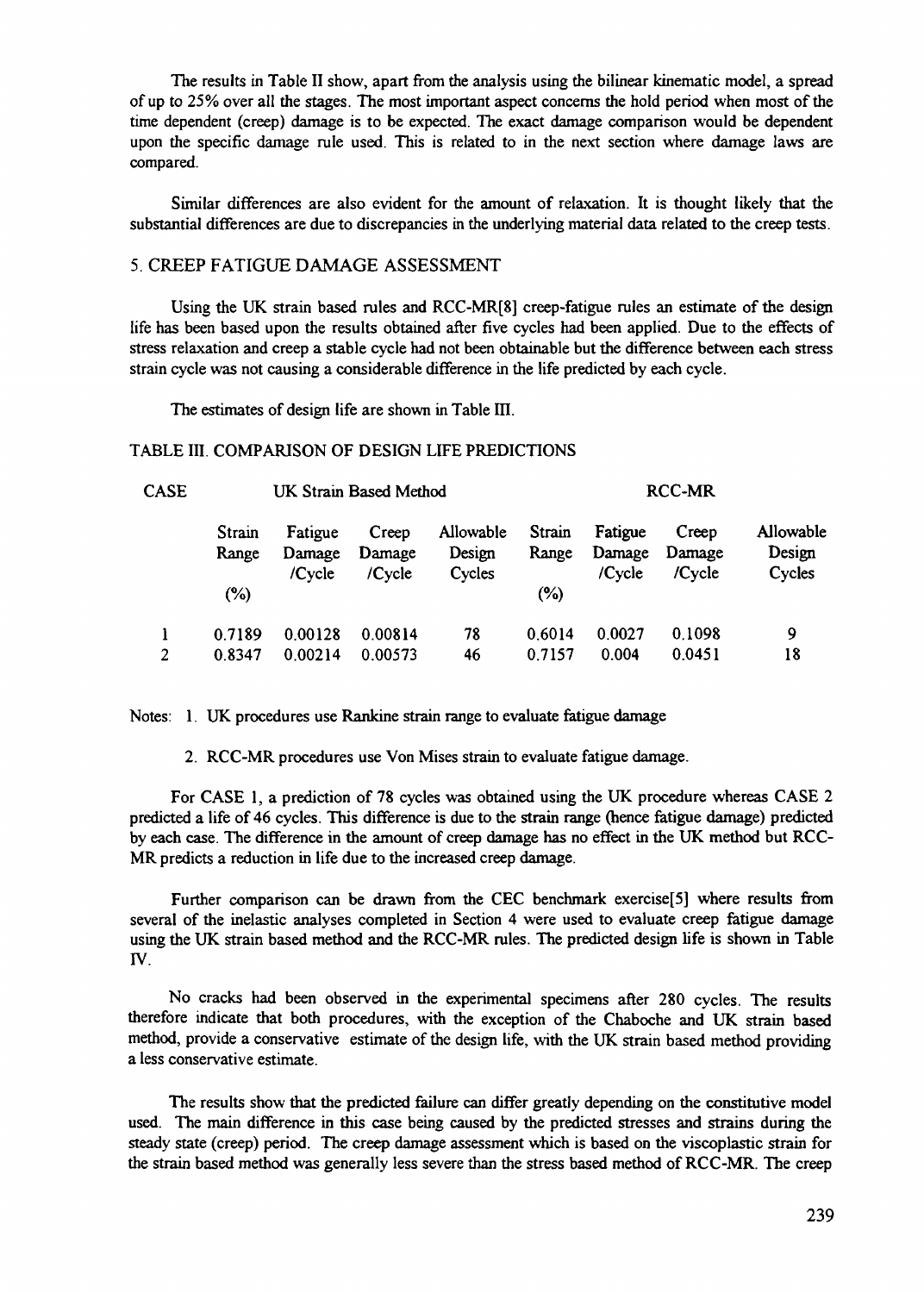#### TABLE IV. PREDICTED DESIGN LIFE USING VARIOUS CONSTITUTIVE MODELS [5]

| Constitutive              |                         | Damage Assessment Model        |                              |                      |                                |                              |  |  |  |
|---------------------------|-------------------------|--------------------------------|------------------------------|----------------------|--------------------------------|------------------------------|--|--|--|
| Model                     |                         | UK Strain Based Method         |                              | <b>RCC-MR</b>        |                                |                              |  |  |  |
|                           | Cycles<br>to<br>Failure | Fatigue<br>Damage per<br>Cycle | Creep<br>Damage<br>per Cycle | Cycles to<br>Failure | Fatigue<br>Damage per<br>Cycle | Creep<br>Damage<br>per Cycle |  |  |  |
| Interatom                 | 177                     | $5.65 \times 10^{-3}$          | $1.20 \times 10^{-4}$        | 48                   | $1.24 \times 10^{-2}$          | $3.59x10^{-3}$               |  |  |  |
| Chaboche<br>(SYSTUS)      | 473                     | $2.11 \times 10^{-3}$          | $1.59 \times 10^{-5}$        | 71                   | $6.25 \times 10^{-3}$          | $3.33 \times 10^{-3}$        |  |  |  |
| ORNL<br>CASE <sub>2</sub> | 46                      | $2.15 \times 10^{-3}$          | $5.73 \times 10^{-3}$        | 18                   | $4.13 \times 10^{-3}$          | $4.51 \times 10^{-2}$        |  |  |  |

damage per cycle was found to be negligible with the unified constitutive models (Interatom and Chaboche model. On the contrary, the non-unified ORNL model, the strain was non negligible and hence creep damage was more significant.

The other significant comparison came from the predicted mechanism governing damage. For the strain based damage law, the unified constitutive models predicted pure fatigue cracks, whereas the ORNL model predicted creep fatigue interaction.

Using the RCC-MR damage law, creep fatigue cracks were predicted in all three cases, with, however dominating creep damage for the ORNL model and dominating fatigue damage for the Interatom model. Unfortunately none of the specimens have been tested until crack initiation and these differences can not be checked.

### 6. CONCLUDING REMARKS

The conclusions of this analysis are reflected by the CEC benchmark studies and therefore it is worthy that some of the conclusions from these studies are reiterated here.

#### Constitutive Equations:

The simple kinematic model of plasticity, though agreeing with several other models with respect to strain range, gave very discrepant results for stresses at extreme stages of the cycle, including the hold period, and also in the distributions of stresses at different stages. This is considered to arise principally from an inappropriate relation between mean stress and stain in cycling. The model is therefore not recommended for other severe thermally loaded problems involving creep.

In view of the differences arising from use of different material data the value of comparison is reduced. Clearly a consistent base of raw data should be obtained for refitting of all constitutive equations intended for future use and development.

#### Damage Models:

Both the strain based and RCC-MR models appear to be conservative.

A characteristic feature is that the unified constitutive models predict a pure fatigue failure mechanism whilst the non-unified ORNL model predicted a creep-fatigue mechanism. The differences in the predicted stresses and strains during creep meant that the unified models generally predicted lower creep damage than the non-unified models.